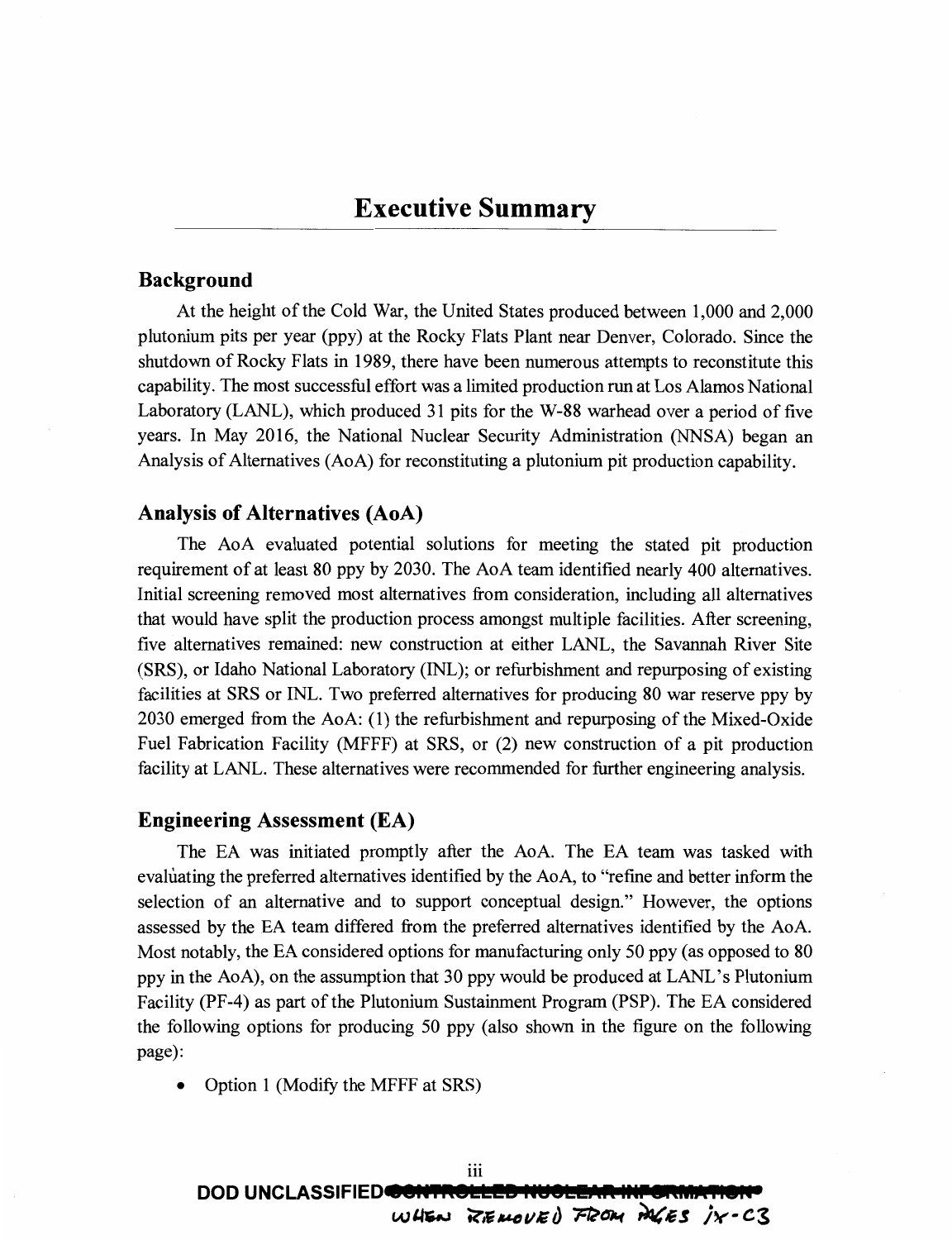- Option 2a (Build a new production facility at LANL, outside of PF-4)
- Option 2b (Build a new, smaller production facility at LANL, and split production with PF-4)
- Option 2c (Build production modules at LANL and use additional equipment and extra shifts in PF-4 as a bridge until modules are complete)



**Summary of Pit Production Options Explored by the Engineering Assessment (EA)** 

The EA team evaluated the engineering feasibility of these four options, developed schedule and cost estimates, and assessed qualitative risks. The EA did not make specific recommendations regarding which option should be pursued.

### **Decision Announcement**

On May 10, 2018, the Department of Defense (DoD) and NNSA released a joint statement announcing that the Nuclear Weapons Council (NWC) had certified the NNSA's recommended solution-to repurpose the MFFF to produce at least 50 ppy while also maximizing pit production activities at PF-4 to produce at least 30 ppy—to be acceptable and that this approach represented a "resilient and responsive option to meet [DoD] requirements."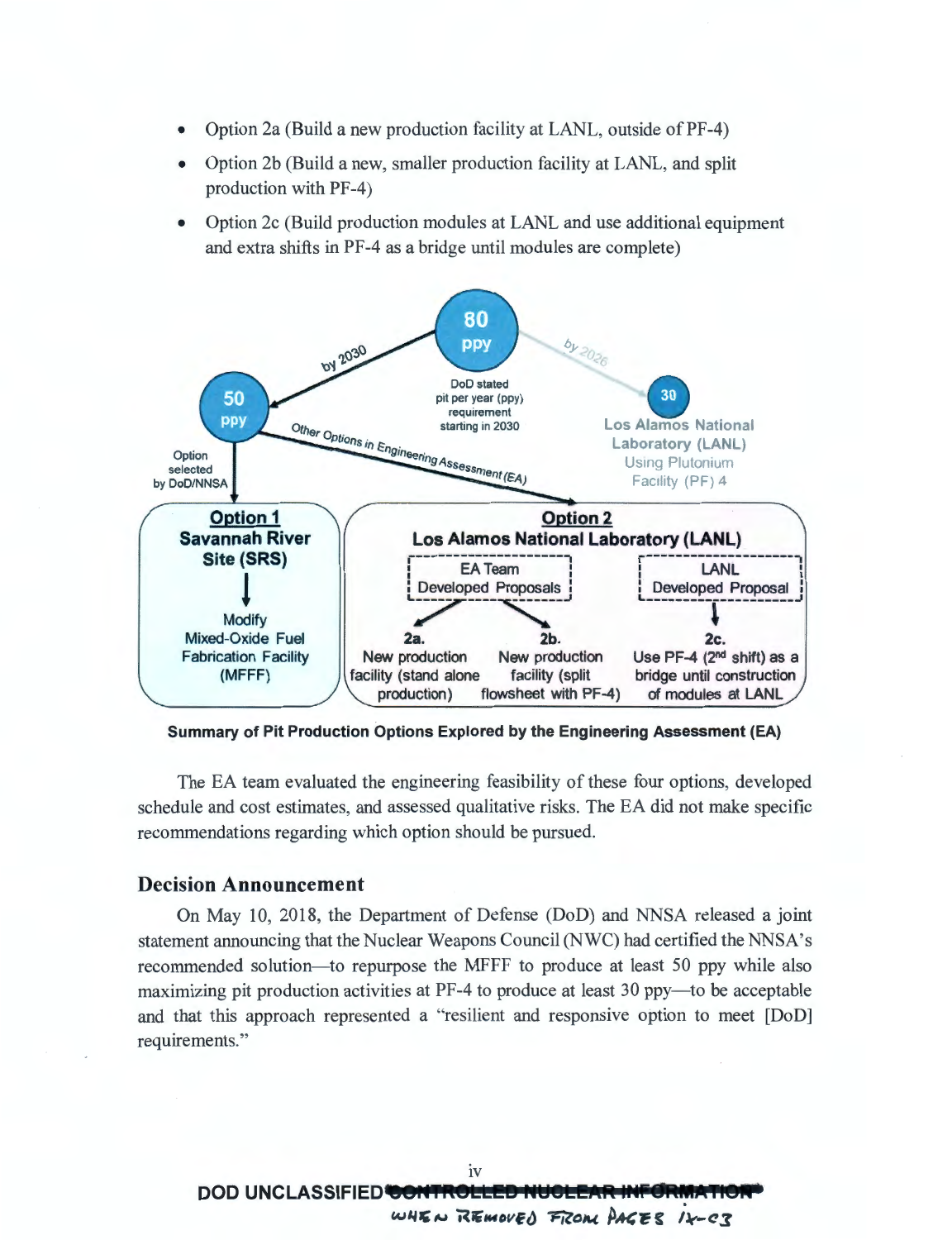# **IDA Tasking**

Section 3120 of the John S. McCain National Defense Authorization Act for Fiscal Year 2019 mandated that "the Secretary of Defense, in consultation with the Administrator for Nuclear Security, shall enter into a contract with a federally funded research and development center to conduct an assessment of the plutonium strategy of the [NNSA]." IDA was selected to perform this assessment, and this paper summarizes the results.

The IDA analysis addressed all of the topics specifically called out in the legislation, including:

- An analysis of the EA and AoA;
- An assessment of the risks and benefits of each of the four major options considered by the EA;
- A description of NNSA risk reduction strategies; and
- An assessment of the strategy of manufacturing up to 80 ppy at PF-4 through the use of multiple labor shifts and additional equipment.

Topics out-of-scope for IDA's assessment, and therefore not included in this paper, include the rationale for the stated requirement of 80 ppy by 2030, options for DoD should the requirement not be met by 2030, and the likelihood of LANL successfully achieving an ongoing production rate of at least 30 ppy by 2026 as called for in the PSP.

### **Methodology**

IDA reviewed the AoA and the EA, supporting documentation, and related analyses performed by LANL and the Logistics Management Institute (LMI). IDA met with the AoA and EA teams on several occasions to ask questions on specific topics, interviewed a broad array of experienced subject matter experts, and conducted site visits at Lawrence Livermore National Laboratory (LLNL), LANL, and SRS. IDA also collected and analyzed historical cost, schedule, and performance data on previous Department of Energy (DOE) programs; federal guidance and instructions; and related open-source materials.

### **IDA Assessment**

IDA's independent assessment concludes that all of the options considered in the EA are extremely challenging. Each is potentially achievable given sufficient time, resources, and management focus, though not on the schedules or budgets currently forecasted. None of the rejected alternatives is demonstrably superior to the option announced by DoD/NNSA and certified by the NWC. That said, pursuing an aggressive schedule creates major risk to achieving an 80-ppy production capability under any option.

Put more sharply, eventual success of the strategy to reconstitute plutonium pit production is far from certain. DOE historical data make clear that difficulties are to be

# V **DOD UNCLASSIFIED CONTIN Wff/fA,~e** *U.,t,>}5/J* ~~ **flA<E~** *j,..c't*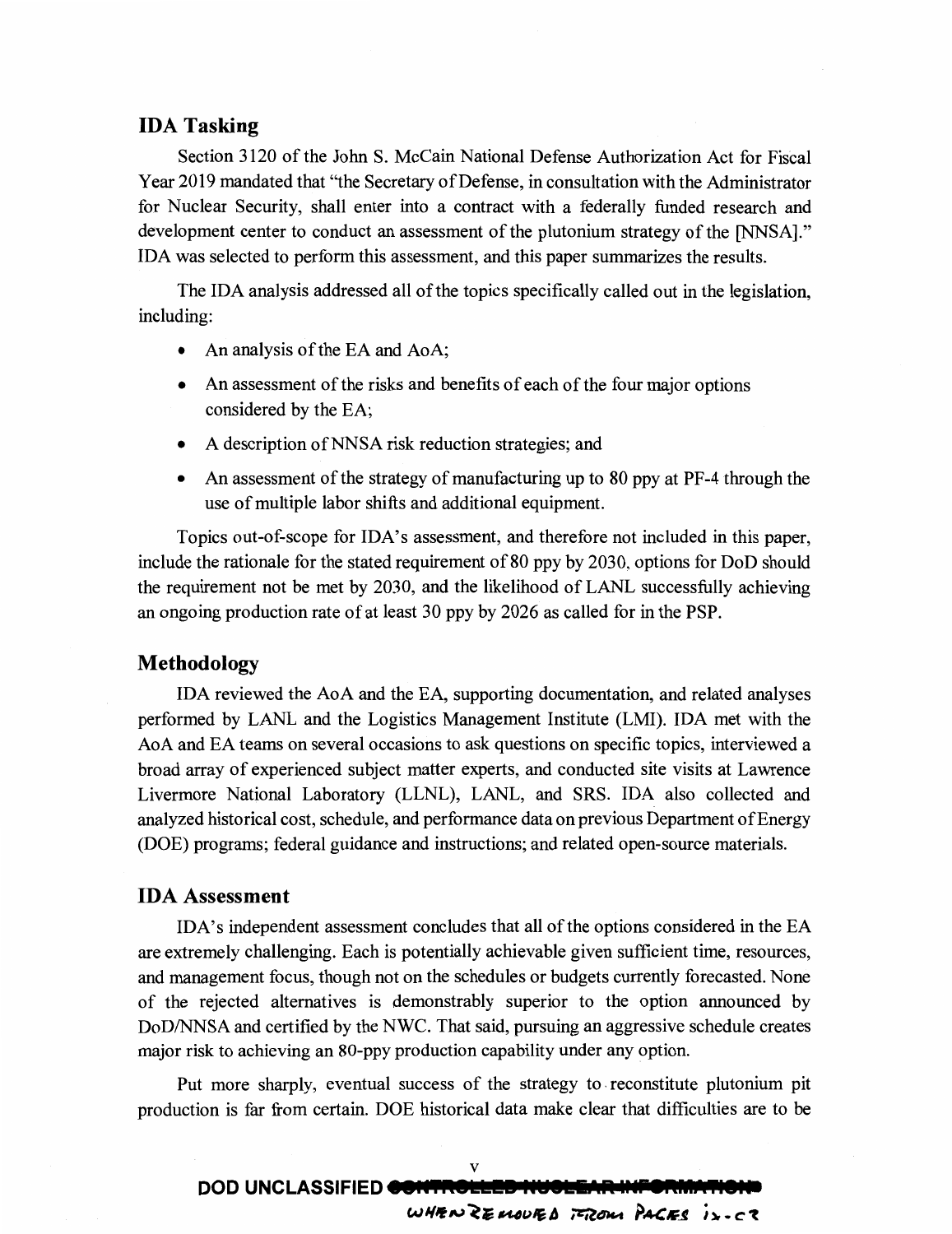expected in a project of this scale and complexity. IDA examined past NNSA programs and could find no historical precedent to support starting initial operations ( Critical Decision-4, or CD-4) by 2030, much less full rate production. Many similar projects (e.g., the Modern Pit Facility, Chemistry Metallurgy Research Replacement-Nuclear Facility, and Pit Disassembly and Conversion Facility) were eventually cancelled. Of the few major projects that were successfully completed, all experienced substantial cost growth and schedule slippage; we could find no successful historical major project that both cost more than \$700 million and achieved CD-4 in less than 16 years (see figure below).





#### **Cost and Schedule Growth and Cancellation Risk for Completed and Cancelled DOE Projects**

IDA was also asked to evaluate the proposal for maximizing production ("surging") in PF-4 by installing additional equipment and running a second production shift. Given the schedule difficulties noted above, attempting to surge at LANL offers the only possibility for producing significantly more than 30 ppy by 2030. IDA's assessment is that producing more than 30 ppy using a two-shift "surge" at LANL appears technically possible, but would be very challenging to execute and could jeopardize executing the PSP as well as other LANL programs. Producing 80 ppy using this strategy is unlikely.